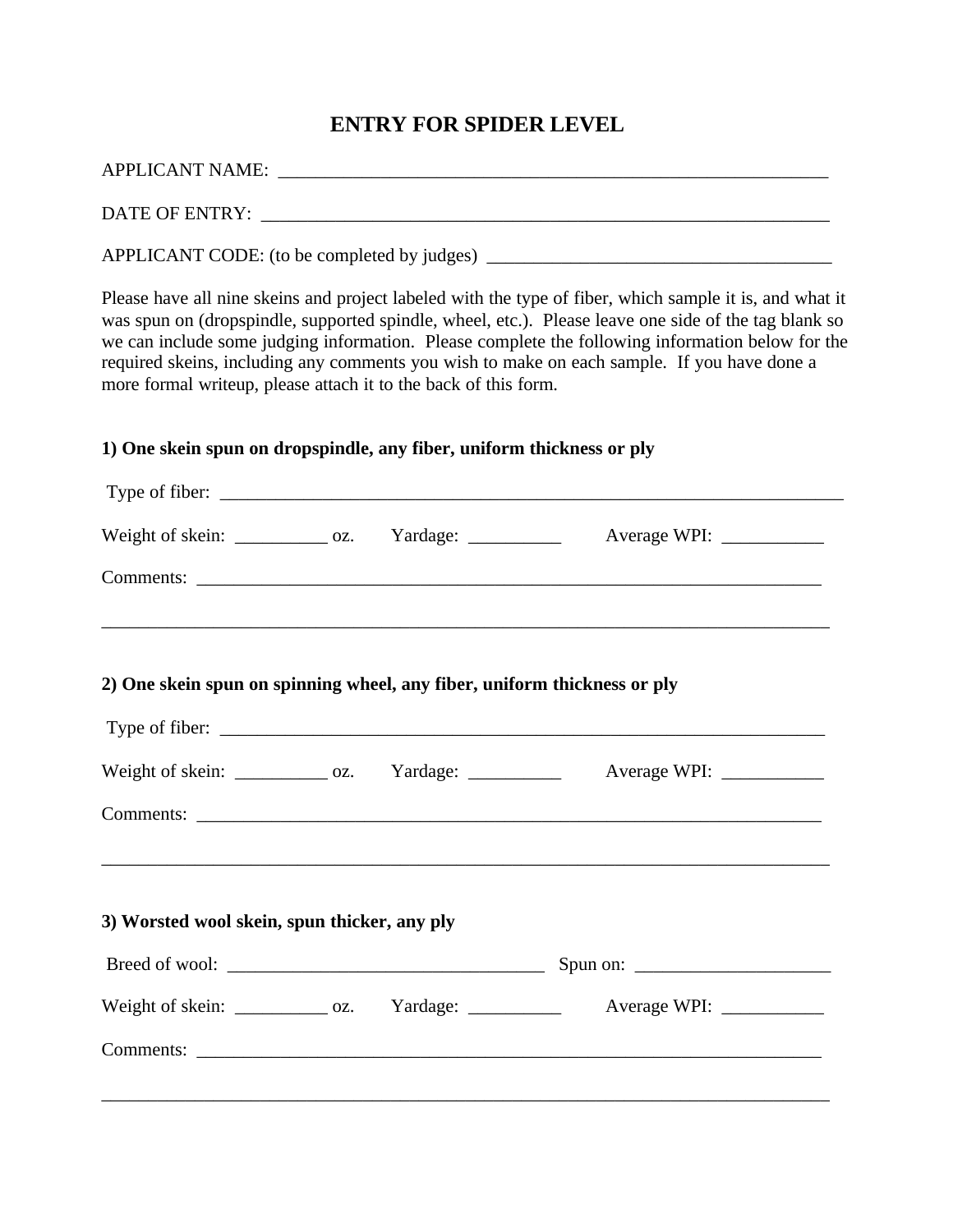|                                             |  | Weight of skein: _____________ oz. Yardage: ____________ Average WPI: __________  |  |
|---------------------------------------------|--|-----------------------------------------------------------------------------------|--|
|                                             |  | ,我们也不能在这里的时候,我们也不能在这里的时候,我们也不能会在这里的时候,我们也不能会在这里的时候,我们也不能会在这里的时候,我们也不能会在这里的时候,我们也不 |  |
| 5) Woolen wool skein, spun thicker, any ply |  |                                                                                   |  |
|                                             |  |                                                                                   |  |
|                                             |  | Weight of skein: ____________ oz. Yardage: ___________ Average WPI: ___________   |  |
|                                             |  |                                                                                   |  |
|                                             |  |                                                                                   |  |
| 6) Woolen wool skein, spun thinner, any ply |  |                                                                                   |  |
|                                             |  |                                                                                   |  |
|                                             |  | Weight of skein: ____________ oz. Yardage: ___________ Average WPI: ____________  |  |
|                                             |  |                                                                                   |  |
| 7) Other fiber skein, spun thicker, any ply |  |                                                                                   |  |
|                                             |  | Spun on:                                                                          |  |
|                                             |  | Weight of skein: _____________ oz. Yardage: ____________ Average WPI: __________  |  |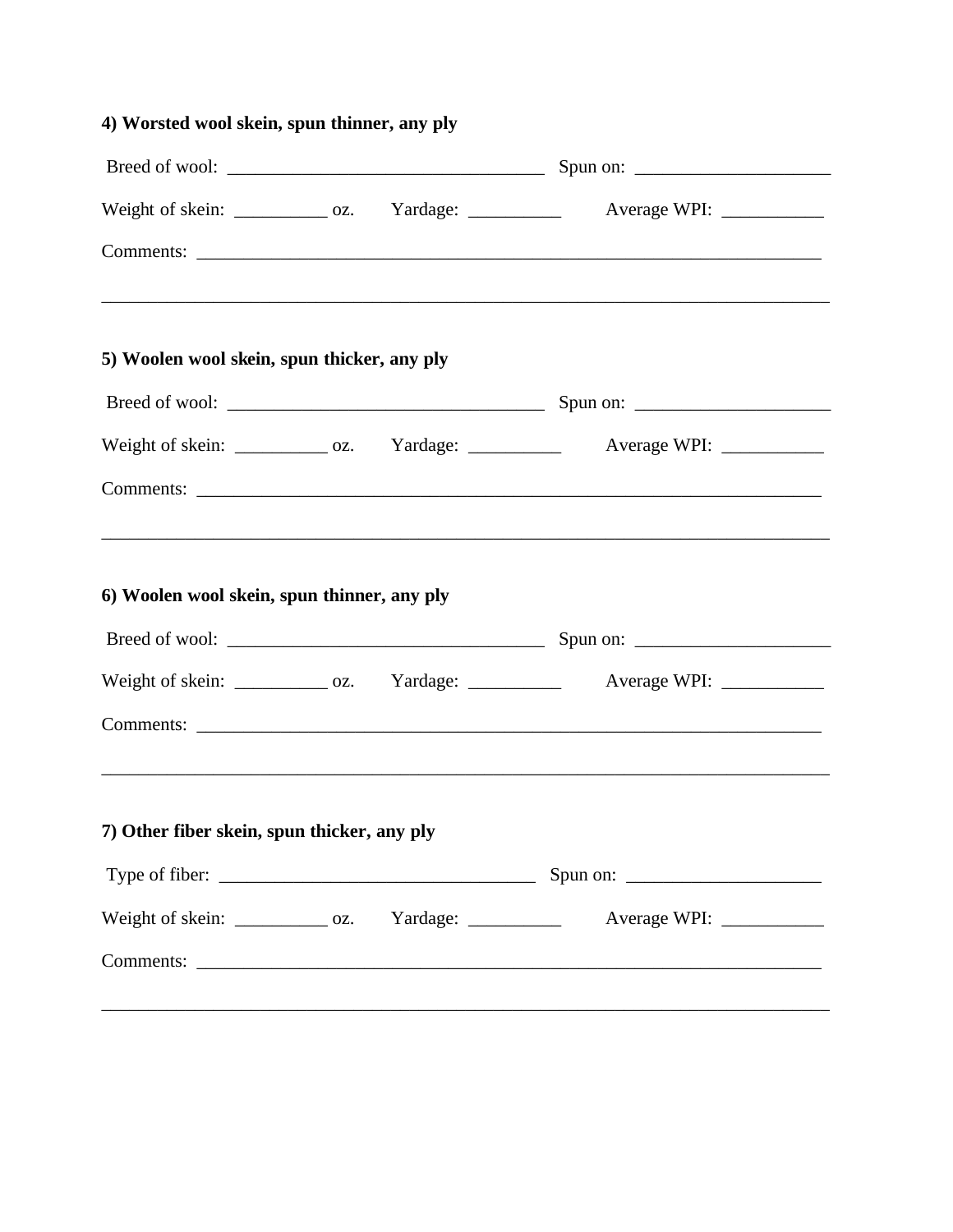| 8) Other fiber skein, spun thinner, any ply                            |  |                                                                                                                                                                            |  |
|------------------------------------------------------------------------|--|----------------------------------------------------------------------------------------------------------------------------------------------------------------------------|--|
|                                                                        |  |                                                                                                                                                                            |  |
|                                                                        |  | Weight of skein: ____________ oz. Yardage: ___________ Average WPI: ____________                                                                                           |  |
|                                                                        |  |                                                                                                                                                                            |  |
| 9) Skein of three ply yarn, any fiber                                  |  |                                                                                                                                                                            |  |
|                                                                        |  |                                                                                                                                                                            |  |
|                                                                        |  | Weight of skein: _____________ oz. Yardage: _____________ Average WPI: __________                                                                                          |  |
|                                                                        |  |                                                                                                                                                                            |  |
| 10) Small finished project done in handspun yarn (at least 4x6 inches) |  | Weight of original skein: _____________ oz. Yardage: _____________ Average WPI: _____<br>Weight of finished project: ________________. Yardage used in project: __________ |  |
|                                                                        |  |                                                                                                                                                                            |  |
|                                                                        |  | I. Skein processed from raw wool: (can be one of the above nine skeins)                                                                                                    |  |
|                                                                        |  | Pre-wash weight of wool: _________________ oz. Weight after washing/drying: ____________ oz.                                                                               |  |
|                                                                        |  | Method of processing fibers: carding / combing / flicking / other: ___________ (circle one)                                                                                |  |